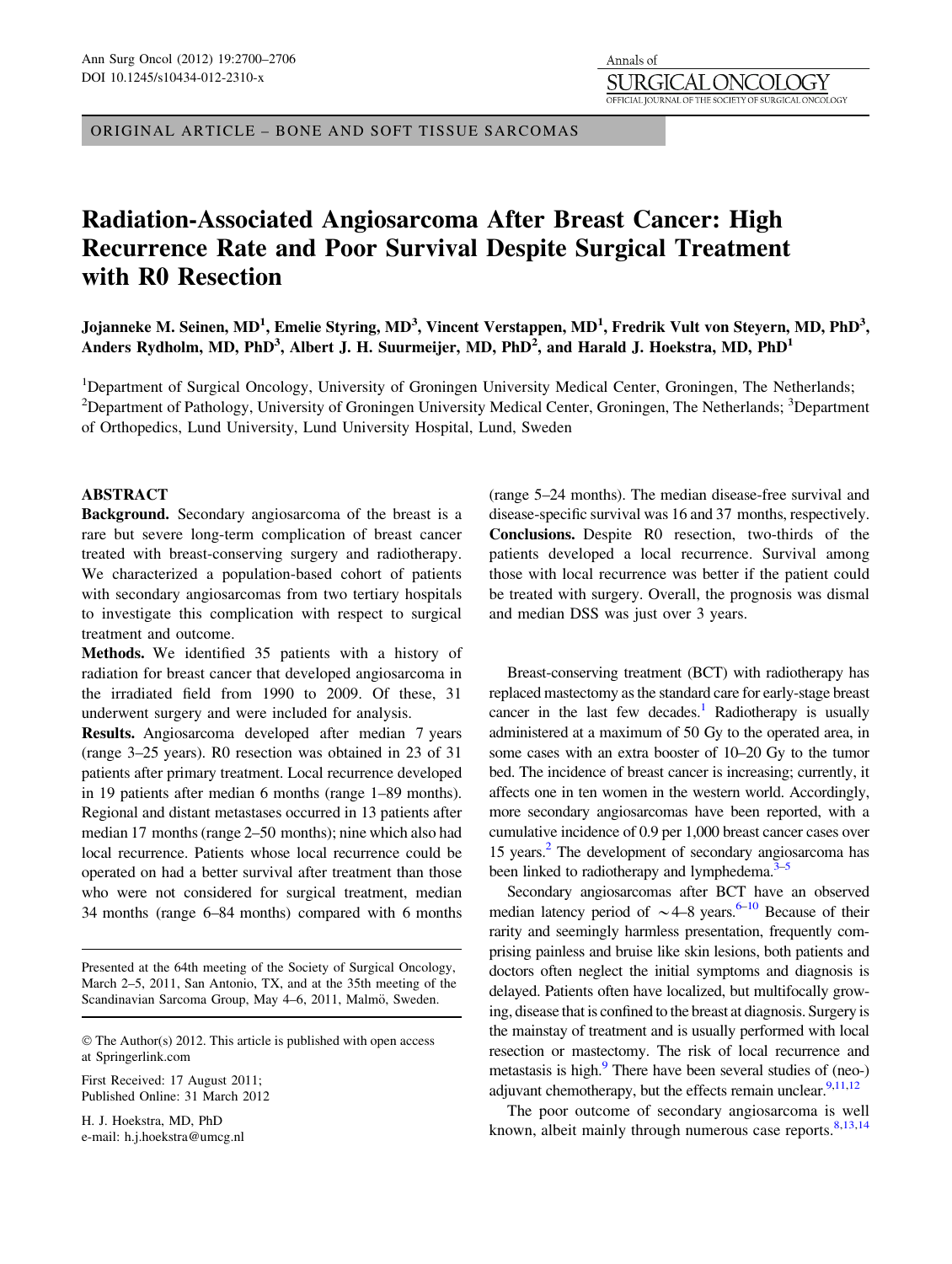Few have looked at the surgical treatment and outcome.<sup>[15](#page-6-0)</sup> We have performed a 2-center retrospective study to characterize the disease with respect to treatment and outcome in a population-based cohort undergoing surgery with curative intent.

# **METHODS**

### Cohort

We identified all female patients with histopathologically diagnosed angiosarcoma of the breast in the northern Dutch Health Care Region (1.8 million inhabitants) and the southern Swedish Health Care Region (1.7 million inhabitants). The northern Dutch part of the nationwide network and registry of histopathology and cytopathology in the Netherlands (PALGA) (since 1971) and the southern Swedish part of the national Swedish Cancer Registry (since 1958), and, in addition, the pathology registry (since 1960) were used to identify all cases within the populations. Patients with breast cancer diagnosed prior to angiosarcoma were selected ( $n = 50$ ). Prerequisites used for this study were those proposed by Cahan et al. $^{16}$  $^{16}$  $^{16}$  and modified by Arlen et al.<sup>17</sup>: (1) a sarcoma arising within the field of previous radiotherapy, (2) differing histology between the secondary sarcoma and primary tumor, and (3) at least a 3-year latency period between radiation therapy and development of the sarcoma. Under these criteria, 35 cases were identified from 1990 to 2009. Surgery with curative intent was performed on 31 patients. Data regarding the radiotherapy dose, type of surgery for the angiosarcoma, local recurrence, metastatic disease, and death were obtained from hospital and primary care records.

#### Patient Characteristics

The median age of patients at the time of breast cancer diagnosis was 59 years (range 42–77 years). As part of breast cancer therapy, radiotherapy was administered at a median dose of 50 Gy (range 45–70 Gy). Nearly one-third of the patients received an extra radiation boost to the tumor bed, resulting in a total dose of 66–70 Gy.

#### Outcome Measures

The endpoints of this study were disease-free survival (DFS), disease-specific survival (DSS), time to local recurrence, and time to distant metastasis. DFS was defined as the time from start of treatment to local recurrence, distant metastasis, or last follow-up. DSS was defined as time from diagnosis of secondary angiosarcoma to death due to angiosarcoma or last follow-up. Time to local recurrence was defined as the time from treatment to radiological or pathological confirmation of local recurrence. Time to distant metastasis was defined as the time from treatment of the secondary angiosarcoma to radiological or pathological confirmation of metastasis. In the text, surgical margins were defined as R1 (microscopically intralesional) or R0 (microscopically free margin). The data are presented as median and range, unless stated otherwise.

#### Statistical Analysis

The DFS and DSS were calculated according to the Kaplan–Meier method. All analyses were performed using SPSS software version 18 (released September 9, 2010; SPSS, Chicago, IL).

## RESULTS

#### Angiosarcoma Characteristics

In 13 of 35 patients, angiosarcoma presented as a blue or red discoloration of the skin; in 14 patients, it started with a tumor, and in eight patients, both discoloration and tumor were present. The tumors had a median size of 4 cm (range 1–15 cm), with a multifocal appearance. The median time from the administration of radiotherapy to the development of angiosarcoma was 7 years (range 3–25 years), and the median age of the patients when the angiosarcoma was diagnosed was 67 years (range 47–89 years). Of the 35 patients, 31 underwent surgery with curative intent and were included in the survival analysis. The four patients who did not undergo surgery had metastatic or locally advanced disease (Fig. [1\)](#page-2-0).

#### Primary Treatment

The main surgical approaches used for resection of the primary tumor of the secondary angiosarcoma were local excision of the tumor  $(n = 7)$  (either due to previous mastectomy as part of breast cancer treatment or the local excision was performed outside our tertiary hospitals) and mastectomy  $(n = 24)$  (Table [1\)](#page-2-0). In all cases operated on at the two tertiary centers, the aim was a minimum macroscopic margin of 2 cm. An R0 resection was achieved in 23 patients after primary treatment, seven patients were operated on twice for primary tumor. A total of 16 cases required reconstruction at treatment for the primary tumor, and the choice of reconstruction was tailored to the size of the defect. In 13 cases a split-thickness skin graft was used, in 1 case reconstruction with a pedicled flap of the latissimus dorsi and in 2 cases a combination of both techniques were used for reconstruction.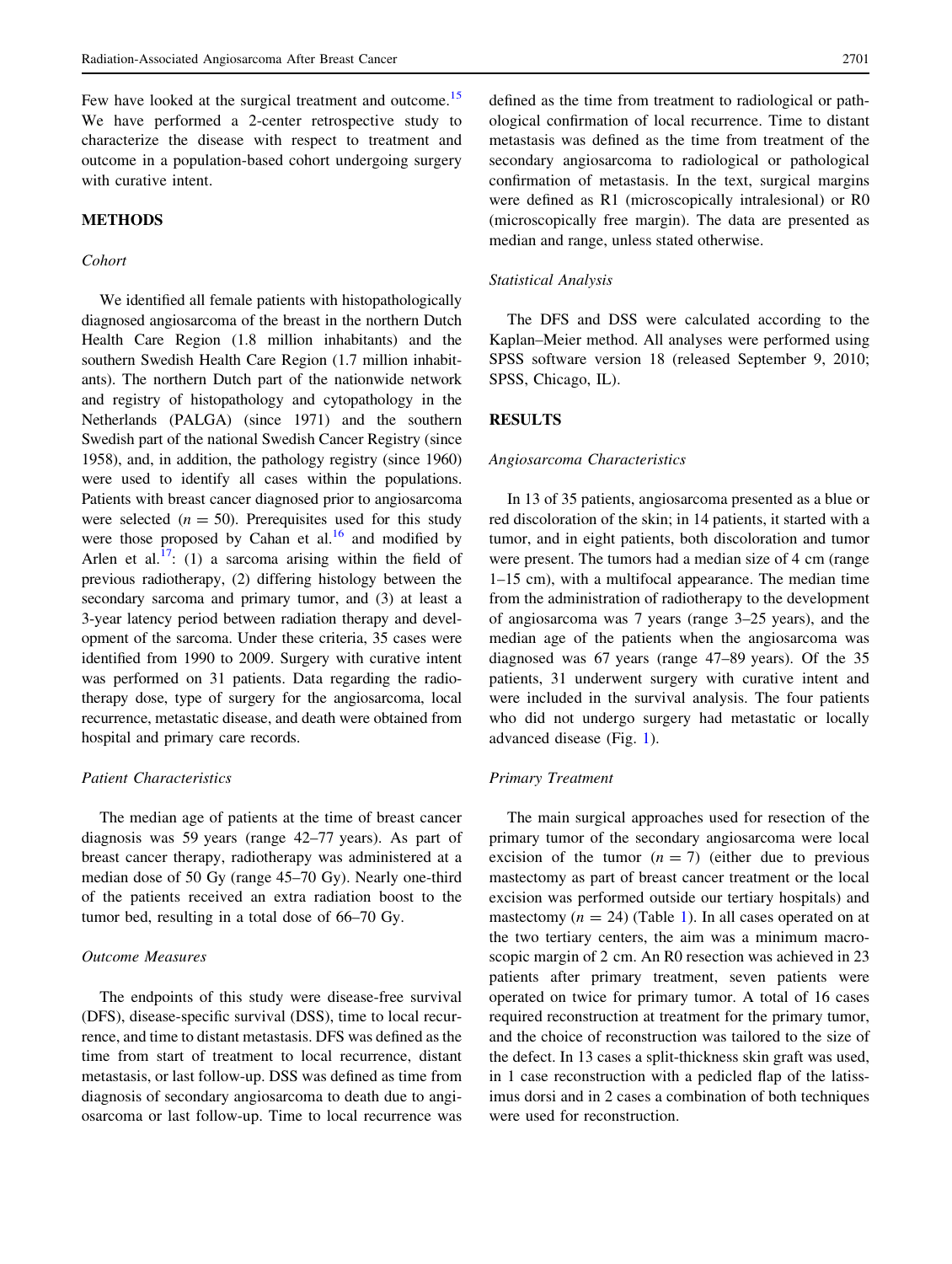<span id="page-2-0"></span>TABLE 1 Treatment and outcome for primary angiosarcoma disease

| P            | Primary<br>operation | Reconstruction       | Margins                    | (neo-) adjuvant<br>treatment | Local<br>recurrence | Metastasis     |
|--------------|----------------------|----------------------|----------------------------|------------------------------|---------------------|----------------|
| $\mathbf{1}$ | Mastectomy           | <b>STSG</b>          | R <sub>0</sub>             | N <sub>o</sub>               | Yes                 | N <sub>o</sub> |
| 2            | Mastectomy           | <b>STSG</b>          | $\mathrm{R0}^{\mathrm{a}}$ | N <sub>o</sub>               | Yes                 | N <sub>o</sub> |
| 3            | Mastectomy           | <b>STSG</b>          | R <sub>0</sub>             | N <sub>o</sub>               | N <sub>o</sub>      | Yes            |
| 4            | Mastectomy           | No                   | R <sub>0</sub>             | N <sub>0</sub>               | No                  | No             |
| 5            | Mastectomy           | No                   | R <sub>0</sub>             | No                           | No                  | No             |
| 6            | Mastectomy           | <b>STSG</b>          | $R0^a$                     | N <sub>o</sub>               | Yes                 | Yes            |
| 7            | Mastectomy           | No                   | R <sub>0</sub>             | N <sub>o</sub>               | N <sub>o</sub>      | Yes            |
| 8            | Mastectomy           | <b>STSG</b>          | R <sub>0</sub>             | N <sub>o</sub>               | Yes                 | N <sub>o</sub> |
| 9            | Mastectomy           | N <sub>o</sub>       | R <sub>0</sub>             | N <sub>o</sub>               | Yes                 | N <sub>o</sub> |
| 10           | Local excision       | N <sub>o</sub>       | $R0^a$                     | N <sub>o</sub>               | Yes                 | N <sub>o</sub> |
| 11           | Mastectomy           | No                   | R <sub>0</sub>             | N <sub>o</sub>               | N <sub>o</sub>      | No             |
| 12           | Mastectomy           | STSG                 | R <sub>0</sub>             | No                           | Yes                 | Yes            |
| 13           | Mastectomy           | N <sub>o</sub>       | $R0^a$                     | Radiotherapy                 | Yes                 | No             |
| 14           | Local excision       | <b>STSG</b>          | R <sub>0</sub>             | N <sub>o</sub>               | N <sub>o</sub>      | No             |
| 15           | Mastectomy           | Muscle flap          | R2                         | Chemotherapy                 | Yes                 | Yes            |
| 16           | Local excision       | No                   | $R0^a$                     | N <sub>o</sub>               | N <sub>o</sub>      | N <sub>o</sub> |
| 17           | Mastectomy           | <b>STSG</b>          | R <sub>2</sub>             | N <sub>o</sub>               | Yes                 | Yes            |
| 18           | Mastectomy           | No                   | R <sub>2</sub>             | N <sub>0</sub>               | Yes                 | N <sub>o</sub> |
| 19           | Local excision       | <b>STSG</b>          | R <sub>2</sub>             | No                           | N <sub>0</sub>      | Yes            |
| 20           | Local excision       | No                   | R <sub>0</sub>             | N <sub>o</sub>               | Yes                 | No             |
| 21           | Mastectomy           | <b>STSG</b>          | R1                         | N <sub>o</sub>               | Yes                 | No             |
| 22           | Mastectomy           | N <sub>o</sub>       | R <sub>0</sub>             | N <sub>o</sub>               | Yes                 | Yes            |
| 23           | Mastectomy           | N <sub>o</sub>       | R <sub>2</sub>             | N <sub>o</sub>               | Yes                 | Yes            |
| 24           | Mastectomy           | N <sub>o</sub>       | R <sub>0</sub>             | N <sub>o</sub>               | Yes                 | N <sub>o</sub> |
| 25           | Mastectomy           | <b>STSG</b>          | R <sub>0</sub>             | No                           | N <sub>o</sub>      | Yes            |
| 26           | Mastectomy           | <b>STSG</b>          | R <sub>2</sub>             | No                           | Yes                 | Yes            |
| 27           | Mastectomy           | <b>STSG</b>          | R <sub>0</sub>             | N <sub>o</sub>               | Yes                 | Yes            |
| 28           | Mastectomy           | No                   | R <sub>0</sub>             | N <sub>o</sub>               | No                  | N <sub>o</sub> |
| 29           | Mastectomy           | Muscle flap $+$ STSG | R0 <sup>a</sup>            | $\rm No$                     | N <sub>o</sub>      | N <sub>o</sub> |
| 30           | Local excision       | N <sub>o</sub>       | R <sub>2</sub>             | N <sub>o</sub>               | Yes                 | Yes            |
| 31           | Local excision       | Muscle flap $+$ STSG | $R0^a$                     | No                           | No                  | No             |

STSG split thickness skin graft <sup>a</sup> After two surgeries for the primary tumor



In addition to surgical treatment for the primary tumor, one patient received neoadjuvant chemotherapy (adriamycin 6 cycles) and one patient received adjuvant radiotherapy (50.4 Gy) after intralesional surgery.

In our series, mastectomy achieved R0 margins at higher rates than local resection (14 of 24 compared with 2 of 7). In addition, in three patients excision of all irradiated tissue was performed based on the radiotherapy field film, achieving R0 resection in 2 cases.

# Local Recurrence

After a median of 6 months (range 1–89 months), 19 patients developed a local recurrence. Of these, 14 had an initial R0 resection. In patients with local recurrence, 11 FIG. 1 Patient with extensive angiosarcoma in both breasts patients underwent surgery, which resulted in R0 resection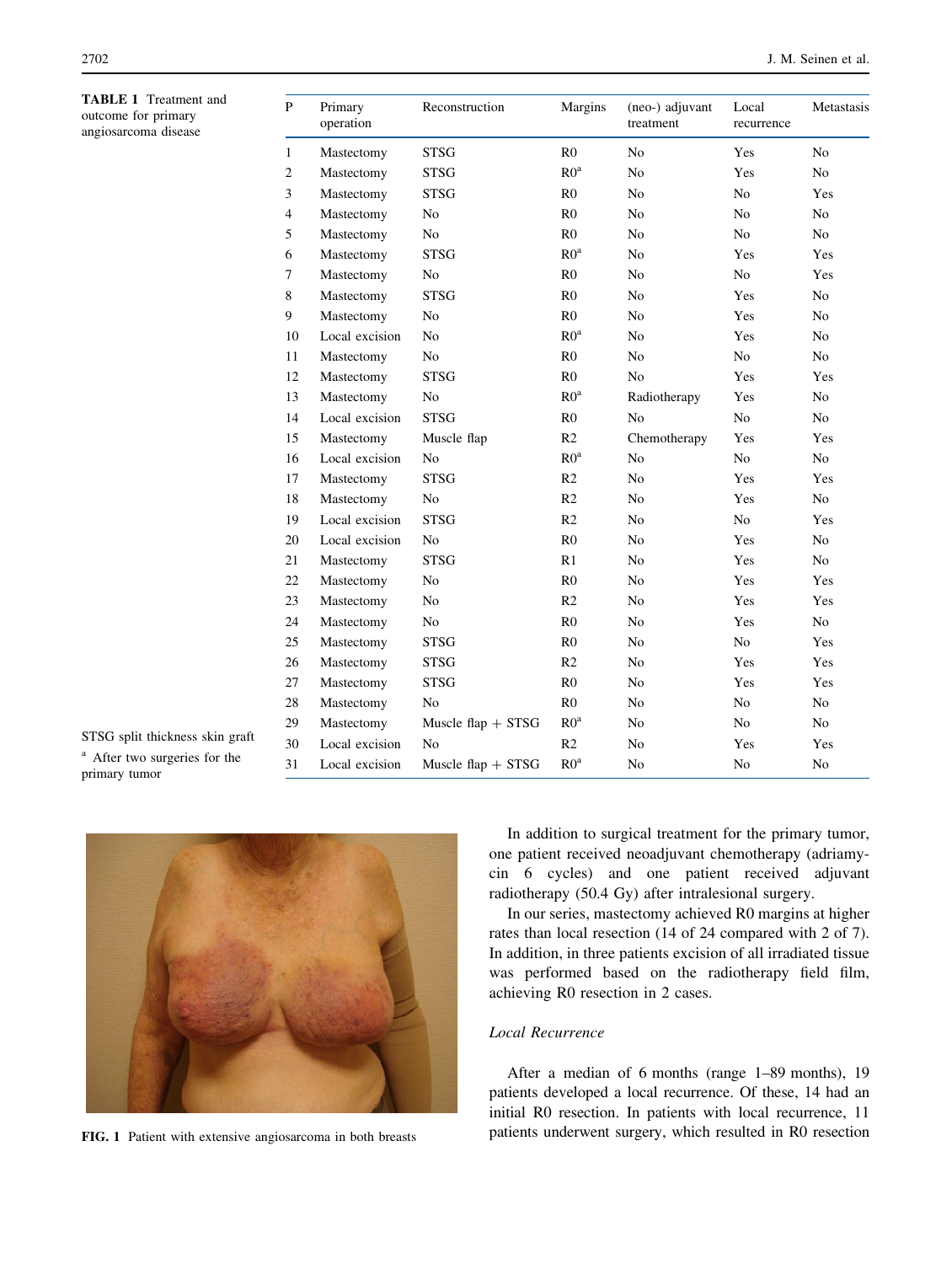<span id="page-3-0"></span>in ten patients. Adjuvant radiotherapy was administered to one patient and adjuvant chemotherapy to one. Of the eight patients not undergoing surgery, one received radiotherapy and one both radiotherapy and chemotherapy (Table 2). The reason for not performing surgery in five of eight patients was concurrent metastasis, of whom four patients received chemotherapy. In the remaining three cases, extensive local disease was the reason not to perform surgery in 2 cases and in 1 case the reason was unknown. Patients who underwent surgery for local recurrence survived a median of 34 months (range 6–84 months) after surgery, compared with 6 months (5–24 months) for those who did not.

| N              | Initial<br>margin<br>primary<br>tumor | Time from<br>treatment to<br>$LR$ (months) | Treatment for LR                                                    | Time from<br>treatment to<br>metastasis<br>(months) | Treatment for metastasis                                                                                        | Survival after<br>recurrence <sup>a</sup><br>(months) |
|----------------|---------------------------------------|--------------------------------------------|---------------------------------------------------------------------|-----------------------------------------------------|-----------------------------------------------------------------------------------------------------------------|-------------------------------------------------------|
|                | Local recurrence                      |                                            |                                                                     |                                                     |                                                                                                                 |                                                       |
| $\mathbf{1}$   | R <sub>0</sub>                        | 5                                          | Local excision                                                      |                                                     |                                                                                                                 | 14                                                    |
| $\overline{2}$ | R <sub>0</sub>                        | $\overline{2}$                             | Local excision                                                      |                                                     |                                                                                                                 | 34                                                    |
| $\mathfrak{Z}$ | R <sub>0</sub>                        | 89                                         | Local excision                                                      |                                                     |                                                                                                                 | 63                                                    |
| 4              | R <sub>0</sub>                        | 40                                         | Local excision                                                      |                                                     |                                                                                                                 | 20                                                    |
| 5              | R <sub>0</sub>                        | 18                                         | Local excision                                                      |                                                     |                                                                                                                 | 49                                                    |
| 6              | R <sub>0</sub>                        | 5                                          | Local excision                                                      |                                                     |                                                                                                                 | 6                                                     |
| 7              | R <sub>0</sub>                        | $\overline{4}$                             | Mastectomy                                                          |                                                     |                                                                                                                 | 57                                                    |
| 8              | R <sub>0</sub>                        | 22                                         | Resection based on RT<br>film; ifosfamid,<br>doxorubicin (6 cycles) | $\overline{\phantom{0}}$                            |                                                                                                                 | 84                                                    |
| 9              | R <sub>0</sub>                        | $\mathbf{1}$                               | None                                                                |                                                     |                                                                                                                 | $\mathbf{1}$                                          |
|                | 10 R1                                 | 86                                         | None                                                                |                                                     |                                                                                                                 | 2                                                     |
|                | Metastasis                            |                                            |                                                                     |                                                     |                                                                                                                 |                                                       |
| $\mathbf{1}$   | R <sub>0</sub>                        |                                            |                                                                     | 17 (vertebrae)                                      | RT 20 Gy                                                                                                        | 20                                                    |
| $\overline{2}$ | R <sub>0</sub>                        |                                            |                                                                     | $2 \text{ (lung)}$                                  | RT 41 Gy                                                                                                        | 16                                                    |
| 3              | R <sub>0</sub>                        |                                            |                                                                     | 24 (axillary)                                       | Resection                                                                                                       | 29                                                    |
| 4              | R <sub>0</sub>                        |                                            |                                                                     | 50 (cerebral,<br>abdominal)                         | None                                                                                                            | 3                                                     |
|                |                                       | $Local recurrence + metastasis$            |                                                                     |                                                     |                                                                                                                 |                                                       |
| $\mathbf{1}$   | R <sub>0</sub>                        | 6                                          |                                                                     | $23 \;$ (lung)                                      | None                                                                                                            | 18                                                    |
| $\overline{2}$ | R <sub>0</sub>                        | 8                                          | Local excision                                                      | 18 (vertebrae)                                      | RT 8 Gy                                                                                                         | 16                                                    |
| 3              | R1                                    | $\mathfrak{2}$                             | None                                                                | 2 (contralateral<br>breast)                         | Adriamycin (6 cycles); paclitaxel,<br>bevacizumab (5 cycles); cyclofosfamid                                     | 24                                                    |
| 4              | R1                                    | 12                                         | None                                                                | 8 (axillary)                                        | Resection, RT (dose unknown); adriamycin<br>(5 cycles); fluorouracil, farmorubicin,<br>cyclofosfamid (4 cycles) | 14                                                    |
| 5              | R <sub>0</sub>                        | $\overline{2}$                             | Local excision $+ RT$<br>30 Gy                                      | 6 (thoracic wall<br>into lungs)                     | Cisplatin                                                                                                       | 9                                                     |
| 6              | R <sub>1</sub>                        | $\overline{2}$                             | $\overline{\phantom{0}}$                                            | 2 (contralateral<br>breast, sacrum)                 | None                                                                                                            | $\mathbf{1}$                                          |
| 7              | R1                                    | $\overline{c}$                             | RT, dose unknown                                                    | 2 (cerebral,<br>abdominal)                          | Cisplatin                                                                                                       | 5                                                     |
| 8              | R <sub>0</sub>                        | 18                                         | None                                                                |                                                     | 17 (axillary, lung) Resection $+ RT 45 Gy$ ;<br>$doxorubicin$ + isofosfamid (1 cycle);<br>gemzar, taxotere      | 8                                                     |
| 9              | R <sub>0</sub>                        | 12                                         | Local excision                                                      | 41 (axillary)                                       | Resection $+$ RT 50 Gy;<br>$doxorubicin$ + ifosfamid                                                            | 55                                                    |

TABLE 2 Treatment and outcome for local recurrence and metastasis

LR local recurrence, RT radiotherapy

<sup>a</sup> Recurrence: first appearing (local recurrence or distant metastasis)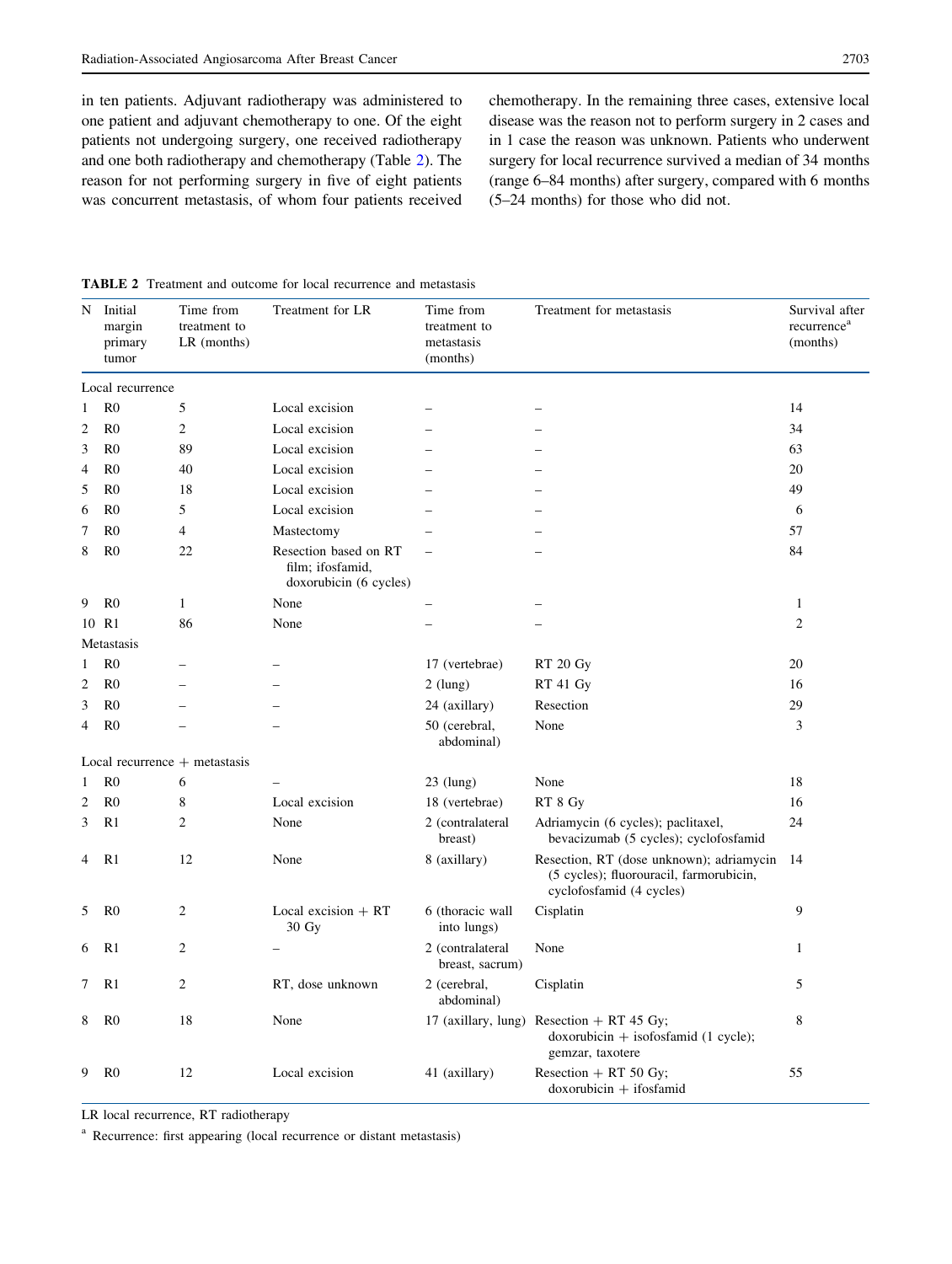### Metastatic Disease

There were nine patients who developed distant metastatic disease, and four patients developed regional metastatic disease after a median of 17 months (range 2–50 months). Of these patients nine also had a local recurrence. In the four patients with regional metastatic disease, resection of metastasis to lymph nodes was performed, which led to 1 case of R0 resection, 2 cases of R1 resection, and 1 case with unknown margins. Patients with regional metastasis who underwent surgery survived a median of 20 months (range 8–29 months) after surgery, compared with 5 months (range 1–24 months) for those with distant metastasis who did not undergo surgery. Of the 13 patients with metastases, six patients received chemotherapy and six patients underwent radiotherapy (Table [2](#page-3-0)).

#### Survival

With a median follow-up of 27 months (range 1–151 months), 21 of 31 patients died; 17 of the deaths were due to angiosarcoma, three due to other diseases, and one patient died of unknown cause. There were ten patients still alive at last follow-up. Of these patients, nine had no evidence of disease after a median follow-up of 53 months (range 10–108 months). The remaining patient had local disease after 7 years. Of the patients with metastasis, one patient was still alive 2.5 years after surgery for regional metastasis. The three patients who underwent excision of all irradiated tissue, based on the radiation field films, with R0 margins were alive after 2, 2.5, and 9 years with no evidence of disease. For the total population, the median DFS and DSS was 16 and 37 months, respectively (Fig. 2a, b).

#### DISCUSSION

Although secondary angiosarcomas of the breast have an approximate incidence of only 0.9 per 1,000 breast cancer cases<sup>[2](#page-5-0)</sup>, they are important because this disease has a very poor prognosis and is related to a previous medical treatment. In this study, two-thirds of the patients with secondary angiosarcoma presented with the typical blue/ red discoloration of the skin, sometimes in combination with palpable tumor. The lesions can be single or multiple nodules, and papules or vesicles. One-third of the patients presented solely with a tumor; therefore, suspicion of secondary angiosarcoma should not rest only upon discoloration of the skin. In any patients with discoloration that does not disappear or tumor development within the radiation field, a needle or open biopsy should be performed. Mammography and/or MRI play only a limited role in diagnostics, but MRI may be slightly better at detecting an angiosarcoma.<sup>[18,19](#page-6-0)</sup> Since the first case of secondary angiosarcoma of the breast was described in 1987, the prognosis has remained poor, with a median survival of  $1-3$  years.<sup>[5](#page-5-0)</sup> In our population-based study, we found similar median survivals of 16 and 37 months for DFS and DSS, respectively. Only two of our 35 identified patients presented with metastatic angiosarcoma, both died of the disease within 6 months.

Compared with previously reported population-based studies (Fodor et al. 2006,  $n = 8$ ; Hodgson et al. 2007,  $n = 31$ ; and Marchal et al. 1999,  $n = 9$ <sup>[6](#page-5-0)[,19,20](#page-6-0)</sup>, our cohort had similar median ages at the time of diagnosis of breast cancer (mean 60 years) and secondary angiosarcoma (mean 68 years). To the best of our knowledge, this is the equal largest study  $(n = 31)$  published for secondary angiosarcoma developing in the irradiated field, but the largest study focusing on surgical treatment and outcome.



FIG. 2 a DFS in months, b DSS in months. a There were patients alive without disease, these are among the censored cases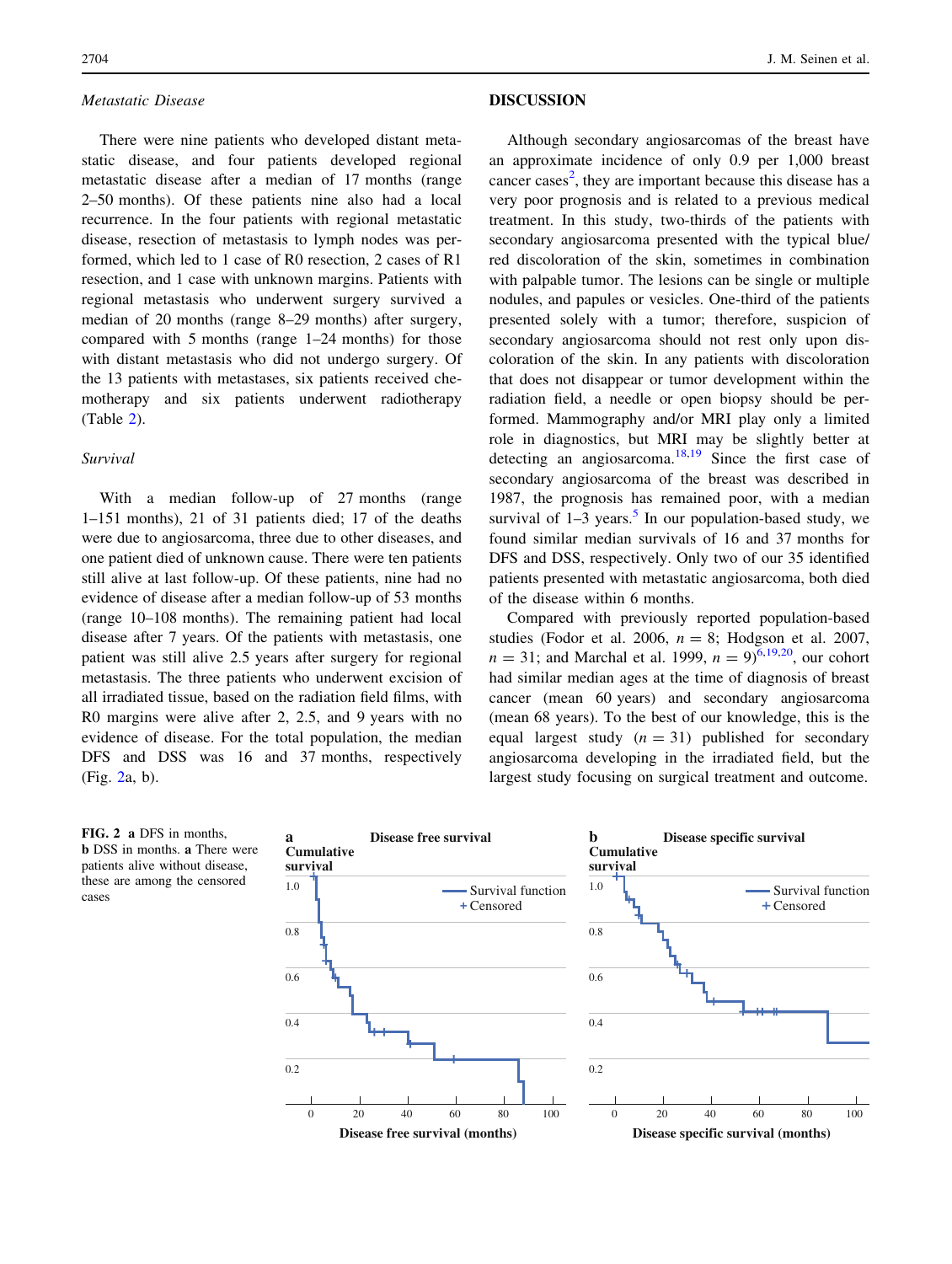<span id="page-5-0"></span>Most secondary angiosarcomas present as localized disease without metastasis. Nevertheless, they are difficult to control and often recur locally. $\frac{9}{10}$  In our series, mastectomy achieved R0 margins at higher rates than local resection. In addition, three patients had mastectomy with resection of all irradiated tissue as primary treatment, R0 margins achieved in 2 cases and are alive after 2–9 years without evidence of disease.

Of the 31 patients who underwent surgery, the primary treatment resulted in R0 resections in 23 patients. Despite this, nearly two-thirds of these patients developed a local recurrence. We believe this to be due to the multifocal growth of angiosarcoma and tumor tissue left behind, even if the surgical margins are considered free. In this study, 11 of 19 patients with a local recurrence were considered eligible for surgery. The five patients with metastasis and three patients with locally extensive disease were not considered suitable for surgical treatment. The patients selected for surgery for local recurrence survived longer than those who did not. This difference we believe is due to different stages of tumor, and hence surgery has not necessarily made the difference. However, we conclude that local recurrence per se should not disqualify from aiming at surgery with curative intent.

In addition, four patients with lymph node metastases underwent surgery. Of these, two patients were without evidence of disease at the last follow-up, more than 2 years after surgery. The other two patients died of tumor after 8 and 14 months because of their angiosarcoma.

In other types of soft tissue sarcoma, adjuvant radiotherapy is frequently applied to improve local control. However, since secondary angiosarcomas develop within a field of radiation, usually the surrounding tissue has already received the maximum dose of radiation. In spite of this, one patient was treated with radiotherapy and initially responded well to therapy. After a few months, however, the disease progressed rapidly. A small single-center study  $(n = 14)$ that looked at hyperfractionated and accelerated radiotherapy (HART), with or without surgical resection, found a 64 % 5-year progression-free survival. Other studies reported a good response to (neo-) adjuvant treatment with paclitaxel in some patients.<sup>12,21,22</sup> Interpretation of these results is hampered by the limited number of cases and the heterogeneity of the study populations. Therapies targeting angiogenesis through the vascular endothelial growth factor (VEGF) pathway and VEGF receptors (VEGFR) (e.g., sunitinib, sorafenib, and bevacizumab) have been promising in some patients with angiosarcoma; however, they clearly do not benefit a majority of patients.<sup>23</sup>

Another important field of study concerns the dose, extent, and duration of radiotherapy as part of breast-conserving therapy. Studies comparing hypofractionated and conventional fractionation of radiotherapy for breast cancer have been conducted, as have studies investigating radiotherapy for a quadrant of the breast instead of the entire breast. $24-30$  $24-30$  $24-30$  If changes in the dose, extent, and duration of radiotherapy are implemented, the risk of developing secondary angiosarcoma will have to be monitored closely.

In conclusion, the only chance of curative treatment for secondary angiosarcoma is extensive surgery, preferably with resection of all irradiated tissue performed. The rarity of the disease, its complex behavior, and the need for extensive surgery indicates that these tumors should be managed at a tertiary sarcoma center. Despite free margins, two-thirds of the patients in our study developed a local recurrence. Surgical intervention in a selected group improved survival for patients with local recurrence. However, the median DSS was still only 3 years.

OPEN ACCESS This article is distributed under the terms of the Creative Commons Attribution License which permits any use, distribution, and reproduction in any medium, provided the original author(s) and the source are credited.

# **REFERENCES**

- 1. Veronesi U, Cascinelli N, Mariani L, Greco M, Saccozzi R, Luini A, et al. Twenty-year follow-up of a randomized study comparing breast-conserving surgery with radical mastectomy for early breast cancer. N Engl J Med. 2002;347:1227–32.
- 2. Yap J, Chuba PJ, Thomas R, Aref A, Lucas D, Severson RK, et al. Sarcoma as a second malignancy after treatment for breast cancer. Int J Radiat Oncol Biol Phys. 2002;52:1231–7.
- 3. Cozen W, Bernstein L, Wang F, Press MF, Mack TM. The risk of angiosarcoma following primary breast cancer. Br J Cancer. 1999;81:532–6.
- 4. Schreiber H, Barry FM, Russell WC, Macon WL, 4th, Ponsky JL, Pories WJ. Stewart-Treves syndrome. A lethal complication of postmastectomy lymphedema and regional immune deficiency. Arch Surg. 1979;114:82–5.
- 5. Monroe AT, Feigenberg SJ, Mendenhall NP. Angiosarcoma after breast-conserving therapy. Cancer. 2003;97:1832–40.
- 6. Marchal C, Weber B, de Lafontan B Resbeut M, Mignotte H, du Chatelard PP, et al. Nine breast angiosarcomas after conservative treatment for breast carcinoma: a survey from French comprehensive Cancer Centers. Int J Radiat Oncol Biol Phys. 1999;  $44.113 - 9$
- 7. Lindford A, Bohling T, Vaalavirta L, Tenhunen M, Jahkola T, Tukiainen E. Surgical management of radiation-associated cutaneous breast angiosarcoma. J Plast Reconstr Aesthet Surg. 2011;64:1036–42.
- 8. Fineberg S, Rosen PP. Cutaneous angiosarcoma and atypical vascular lesions of the skin and breast after radiation therapy for breast carcinoma. Am J Clin Pathol. 1994;102:757–63.
- 9. Palta M, Morris CG, Grobmyer SR, Copeland EM, 3rd, Mendenhall NP. Angiosarcoma after breast-conserving therapy: longterm outcomes with hyperfractionated radiotherapy. Cancer. 2010;116:1872–8.
- 10. Styring E, Fernebro J, Jonsson PE, Ehringer A, Engellau J, Rissler P, et al. Changing clinical presentation of angiosarcomas after breast cancer: from late tumors in edematous arms to earlier tumors on the thoracic wall. Breast Cancer Res Treat. 2010;122:883–7.